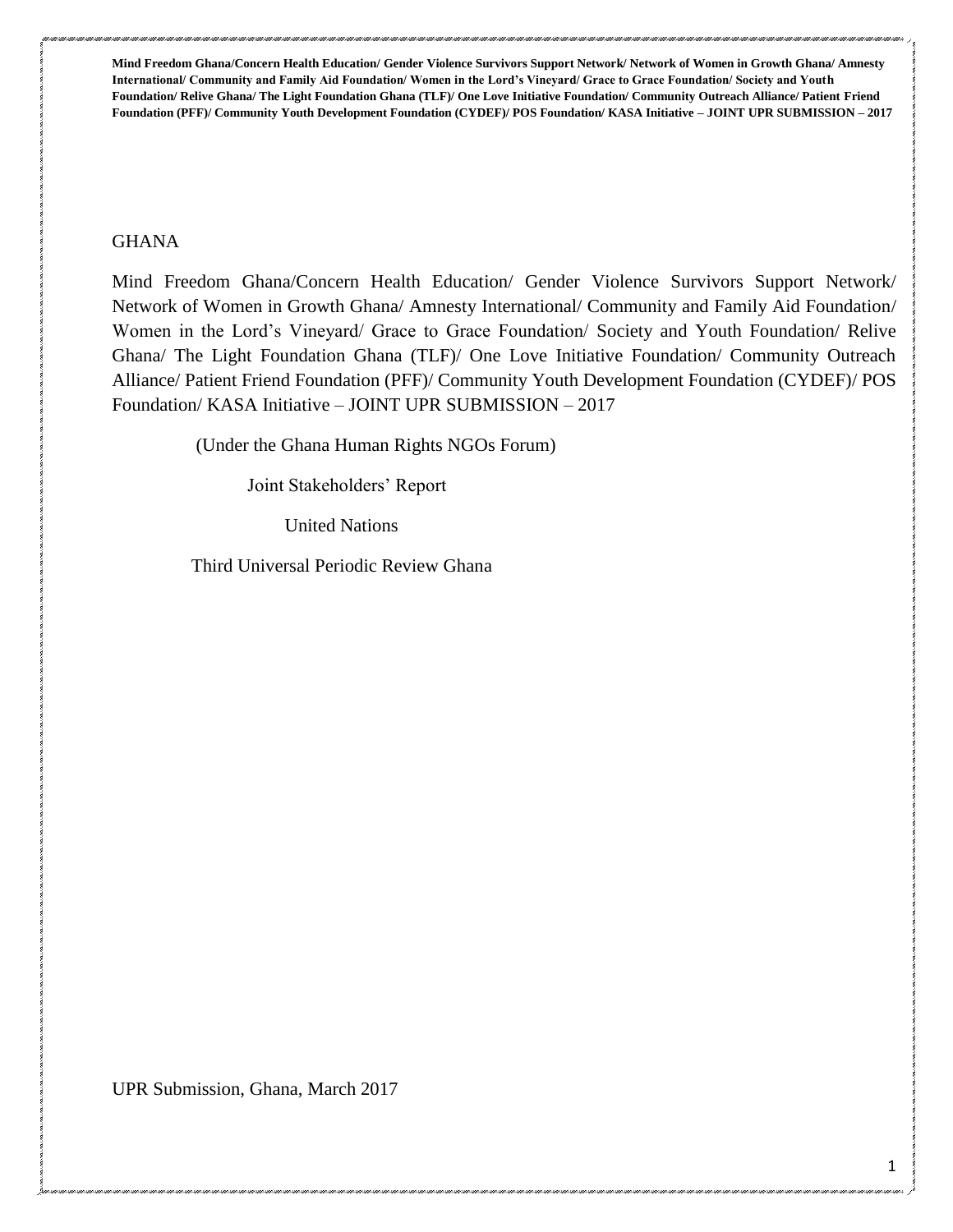Introduction and Methodology

- 1. This report by the above list of civil society organizations focuses on the right to health in Ghana. The submission focuses on mental health, reproductive health, maternal health, and HIV/AIDS. The information presented in this submission is based on interviews conducted by a committee of working groups in health who are members of the Ghana Human Rights NGO Forum. The information was further discussed at a pre-UPR submission workshop on  $21<sup>st</sup>$  and 22<sup>nd</sup> March, 2017 which was attended by more than 70 civil society organizations in Accra, and validated by same on 28<sup>th</sup> March, 2017.
- 2. The submission is prepared in line with Information and Guidelines for Relevant Stakeholders on the Universal Periodic Review Mechanism [as of 2 August 2016]. It covers the methodology for the preparation of the submission and measures undertaken by Ghana to preserve and implement the right to health which has implications for human rights. The human right to health means that everyone has the right to the highest attainable standard of physical and mental health, which includes access to all medical services, sanitation, adequate food, decent housing, healthy working conditions, and a clean environment. The information was further discussed at a pre-UPR submission workshop organised by Ghana Human Rights NGOs Forum (POS Foundation-Secretariat), KASA Initiative and UPR-Info Africa Office, Kenya on 21<sup>st</sup> and 22<sup>nd</sup> March, 2017 which was attended by more than 70 civil society organizations in Accra, and validated by same on 28th March, 2017. The submission subsequently highlights specific developments and followup measures by Ghana in relation to the summary prepared by the Office of the High Commissioner for Human Rights in accordance with paragraph 5 of the annex to Human Rights Council resolution (16/21A/HRC/WG.6/14/GHA/3).
- 3. Ghana is a state party to several instruments on the Human Right to Health, which places an obligation on Ghana to promote and respect these obligations. Some of these instruments include the Convention on the Elimination of all forms of Discrimination against Women (CEDAW), the International Covenant on Civil and Political Rights (ICCPR), the International Covenant on Economic, Social and Cultural Rights (ICESCR), the Convention against Torture (CAT), the African Charter on Human and Peoples' Rights (ACHPR), the Protocol on the Rights of Women in Africa (Maputo Protocol), Convention on the Rights of the Child, the Universal Declaration of Human Rights, and the Convention on the Rights of Persons with Disabilities.
- 4. Ghana's domestic legal foundation is provided by the 1992 Constitution. Chapter 5 of the Constitution promotes and ensures the protection of the human rights of the citizenry.

# $\triangleright$  Mental Health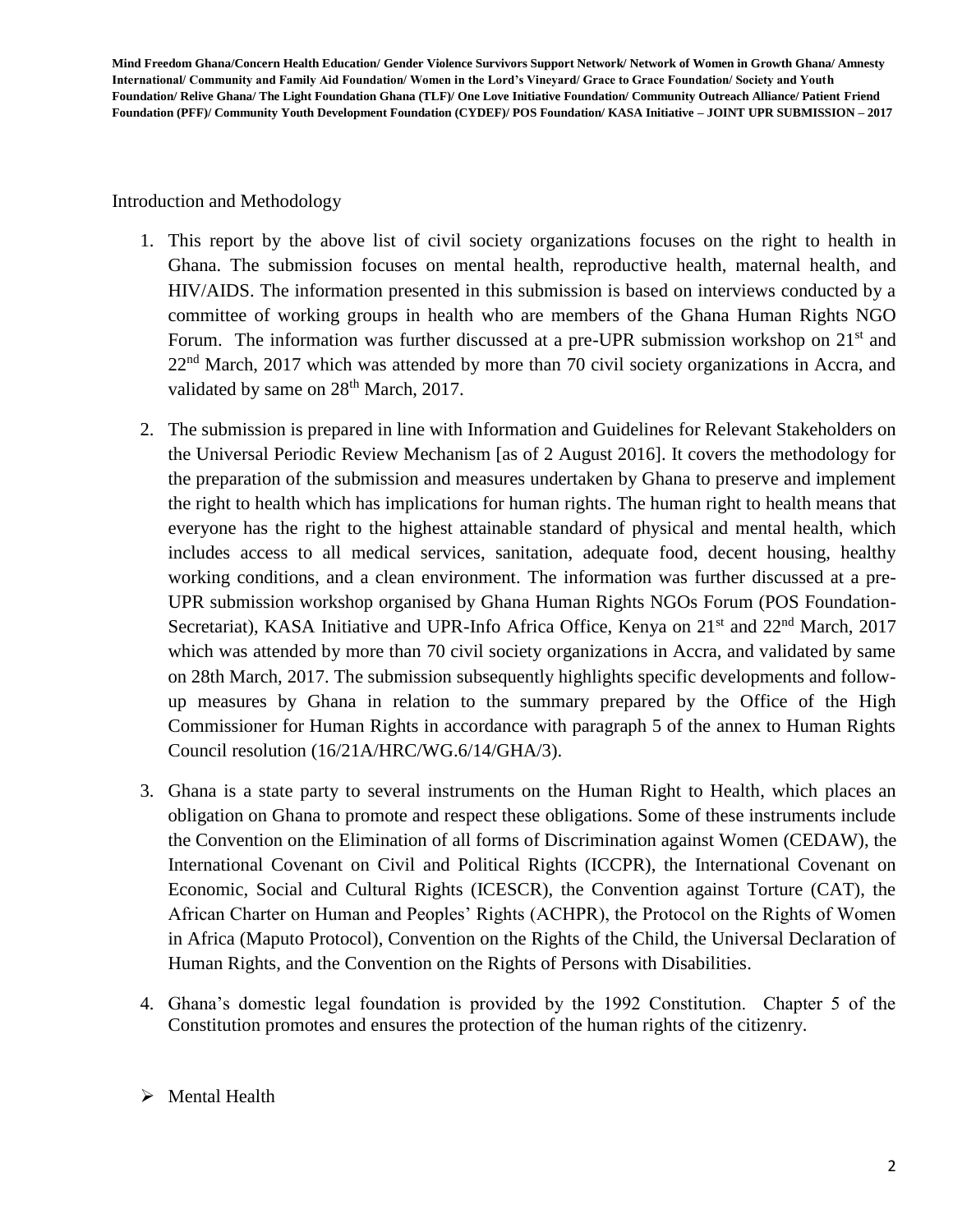- 5. In the UPR report 2012, Recommendation 125.67, it was recommended that Ghana "continue[s] efforts to improve the mental health sector and combat maternal mortality". In 2012, Ghana enacted the Mental Health Act 2012 (Act 846), which was supposed to inter alia, provide for monitoring activities in prayer camps, ensure sustained statutory funding for mental health care nationally, strengthen the rights of persons with mental disorders and the establishment of an individual complaint system for persons with mental disabilities to review and challenge prolonged detention before a judge. However, none of these improvements have been effected due in large part to the non-passage of a Legislative Instrument by Parliament, which is also attributed to a delay by the Government to submit the draft to Parliament.
- 6. Obligation: Per the above mentioned international instruments, Ghana is obligated to ensure that the right to health of persons in Ghana is respected, protected and respected.
- 7. Recommendations
- 8. The State Party should:
- I. Ensure that Parliament passes the Legislative Instrument to the Mental Health Act to foster the regulation of the activities of prayer camp operators and other faith based healers to effectively protect the rights of persons to health.
	- $\triangleright$  Human Rights Abuses of Persons with Mental Disorders in Prayer Camps
	- 9. In the UPR 2012 report, it was recommended in 125.90 that Ghana "Roll[s] out the necessary measures for the oversight of activities of prayer camps in conformity with CRPD". Although Ghana has since been taking steps to address this issue, challenges remain as mentally ill persons continue to be physically abused in some of the hundreds of prayer camps that are located mainly in the southern regions of Ghana. While some maintain that the abusive treatment practices in prayer camps are justified by religious beliefs, adding that mental illness is rooted in one's spiritual demons or turmoil and can only be treated by spiritual leaders and practices rather than that of medicine and doctors, the UN Special Rapporteur on Torture said that culture and tradition could not be invoked to justify harmful practices to individuals<sup>1</sup>. The prayer camps currently operate under little to no State regulation, although some level of oversight exists through the office of the Ghana Pentecostal and Charismatic Council, a non-governmental "umbrella body for 122 churches and evangelical associations in the country."<sup>2</sup>
	- 10. Some prayer camps are particularly notorious for inhumane practices and applying force restraints on patients. For instance, although the Council prohibits the chaining and fasting of any patient at the camps; however, such acts remain in several prayer camps. This group found

 $\overline{a}$ <sup>1</sup> www.ohchr.org/EN/HRBodies/HRC/RegularSessions/.../A-HRC-25-60-Add-1\_en.do

<sup>2</sup> https://www.hrw.org/report/2012/10/02/death-sentence/abuses-against-persons-mental-disabilities-ghana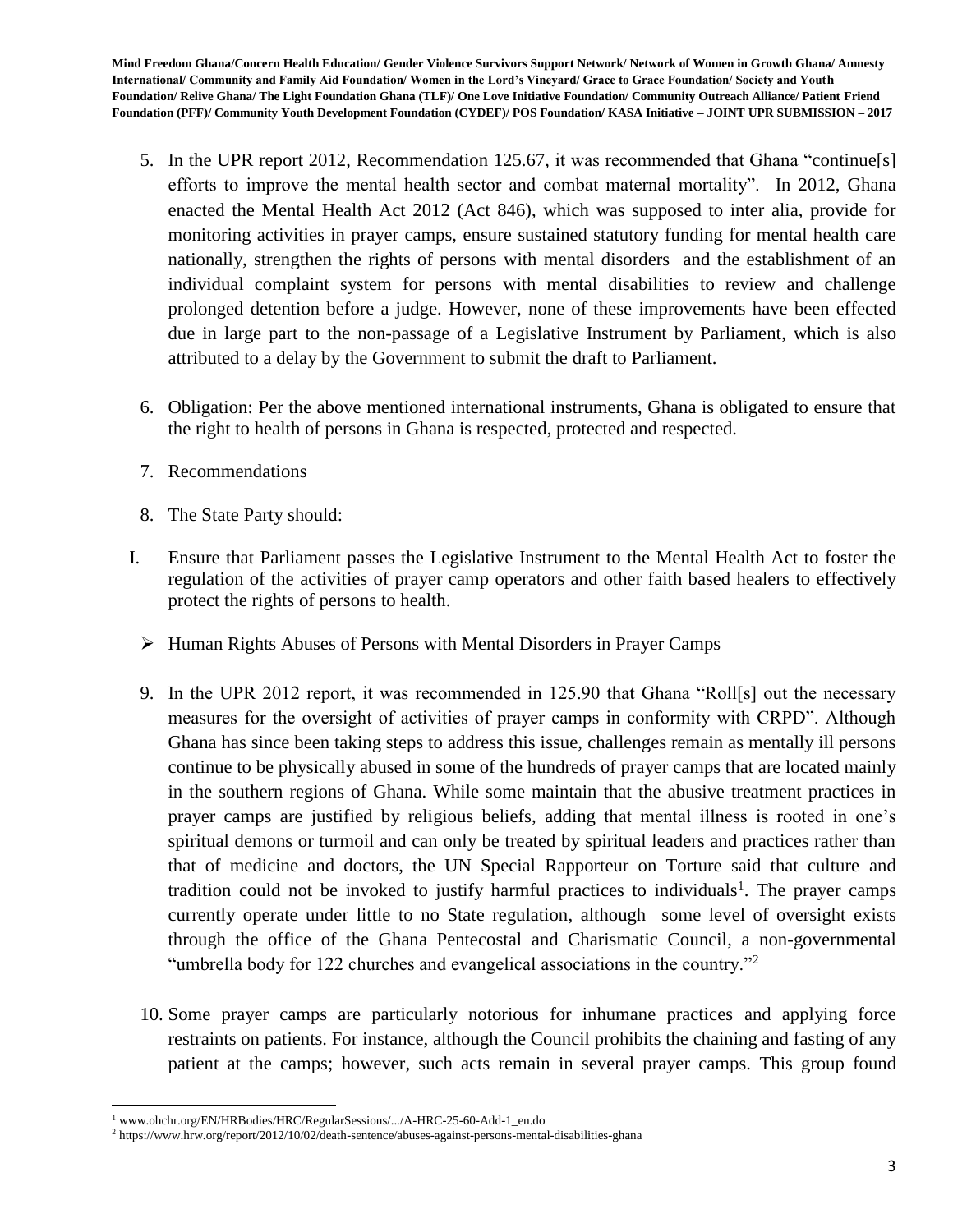during a visit to the "Edumfa" Prayer Camp in the Central Region of Ghana in March, 2017, that the camp, which has 16 concrete cells, had about 10 individuals chained to the floor in shackles. Two of these individuals were children whom, our team observed, likely suffered from skin diseases that required immediate treatment and medication. While the overseers of the camps claimed such restraints were only for temporary purposes to control or detain aggressive patients, it was observed that often the restraints were used on individuals for months. Apart from what our team found, there have been several media reports about these abuses in several prayer camps. In one publication, an 11-year old girl was reported to have been chained to a tree for days, with cuts on her legs, and malnourished at the Jesus Divine Temple<sup>3</sup> and with cuts on her legs.

**11. Obligations: Per the above mentioned international instruments, including the Convention on the Rights of the Child, and the Convention on the Rights of Persons with Disabilities, Ghana is obligated to ensure that the right to health of persons in Ghana is respected, protected and respected.**

## **12. Recommendations**

- 13. The State Party should:
- I. Ensure that Parliament passes the Legislative Instrument to the Mental Health Act to foster the regulation of the activities of prayer camp operators and other faith based healers to effectively protect the rights of persons to health.
	- $\triangleright$  Psychiatric Facilities

 $\overline{a}$ 

- 14. In the UPR 2012 report, it was recommended in 125.45 that Ghana "Intensifies her efforts against harmful traditional practices and in favour of living conditions in prisons and psychiatric hospitals ". It was further recommended in 125.90 that Ghana "Rolls out the necessary measures for the oversight of activities of psychiatric hospitals and prayer camps in conformity with CRPD".
- 15. Due to inadequate funding by Government to procure the basic medications and logistics such as gloves, employ adequate number of nurses, among other things, the Accra Psychiatric Hospital, in October 2016, embarked on a sit down strike for about two weeks.<sup>4</sup> This sad situation resulted in some of the patients then on admission to be discharged although their conditions had not

<sup>&</sup>lt;sup>3</sup> See http://gbmnews.com/wp/archives/7049. Part of the report said "An 11-year-old girl sits beneath a tree on a bed of bamboo. She cannot move because her ankles are chained to the tree, leaving cuts on her legs. Malnourished and unwashed, she pleads with passers-by for money to buy water and food. The girl has lived at Jesus Divine Temple Prayer Camp in Nyankumasi, a town in Ghana's Central region, for nearly a year. Her mother, Ama, says she brought her daughter there so that the camp's prophet could heal her from a mental condition. Some people have attested to the fact that the prophet can cure these illnesses," says Ama, referring to the camp's director. Ama does not know what type of mental disability her daughter has. She declined to give her surname or her daughter's name to avoid stigma attached to mental disability in Ghana.

<sup>4</sup> http://www.myjoyonline.com/news/2016/october-31st/accra-psychiatric-nurses-being-indefinite-strike-over-dangerous-working-environment.php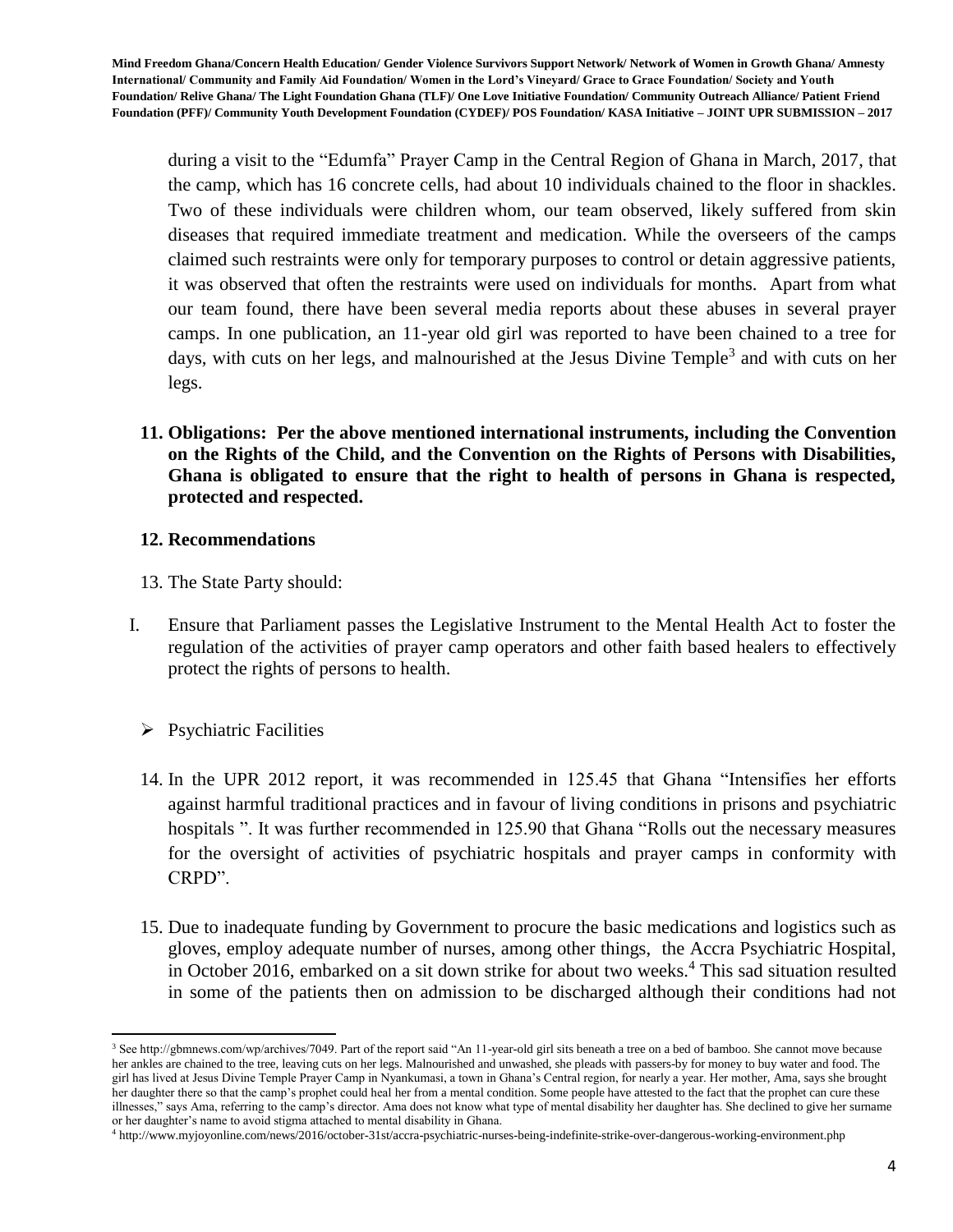improved. No new cases were accepted at the facility, thereby depriving affected citizens their right to health. Poor working conditions for medical staff, inadequate logistics and facilities, including insufficient running water, electricity, among others are common in the major psychiatric hospitals.

**16. Obligations: Per the above mentioned international instruments, including the Convention on the Rights of the Child, and the Convention on the Rights of Persons with Disabilities, Ghana is obligated to ensure that the right to health of persons in Ghana is respected, protected and respected.**

# **17. Recommendations**

- 18. The State Party should:
- I. Government must provide the statutory funding and resources to the Mental Health Authority to perform its work as mandated under the Mental Health Act.
- II. Ensure that Parliament passes the Legislative Instrument to the Mental Health Act to foster the regulation of the activities of prayer camp operators and other faith based healers to effectively protect the rights of persons to health.

# **Female Genital Mutilation (FGM) and Reproductive Health**

- 19. Referenced to Recommendations 125.34 and 125.36 UPR 2012, it was recommended to Ghana to "Continue to fight against female genital mutilation" and "Step up efforts to fight female genital mutilation". According to UNICEF, Ghana has one of the lowest rates of female genital mutilation in Africa (4%), and most (93%) of Ghanaian girls and women are not in favor of the practice.<sup>5</sup> Since FGM was banned in 1994, several perpetrators have been successfully prosecuted.<sup>6</sup> In 2007, Parliament further strengthened the law against FGM by increasing the maximum penalty from 5 years to 10 years of imprisonment and extending the range of persons who can be prosecuted for involvement in an act of FGM.
- 20. Officials at all levels of government, including the President, have also publicly condemned FGM as an inhumane act. However, pockets remain in some rural hard to reach communities of Ghana where innocent female children undergo this inhumane practices, efforts need to be strengthened to completely eradicate FGM in the country. This group found

 $\overline{\phantom{a}}$ 

<sup>5</sup> https://www.unicef.org/media/files/FGCM\_Brochure\_Hi\_res.pdf

<sup>6</sup> https://www.opendemocracy.net/5050/yakin-erturk/women-at-war-in-country-in-peace-ghana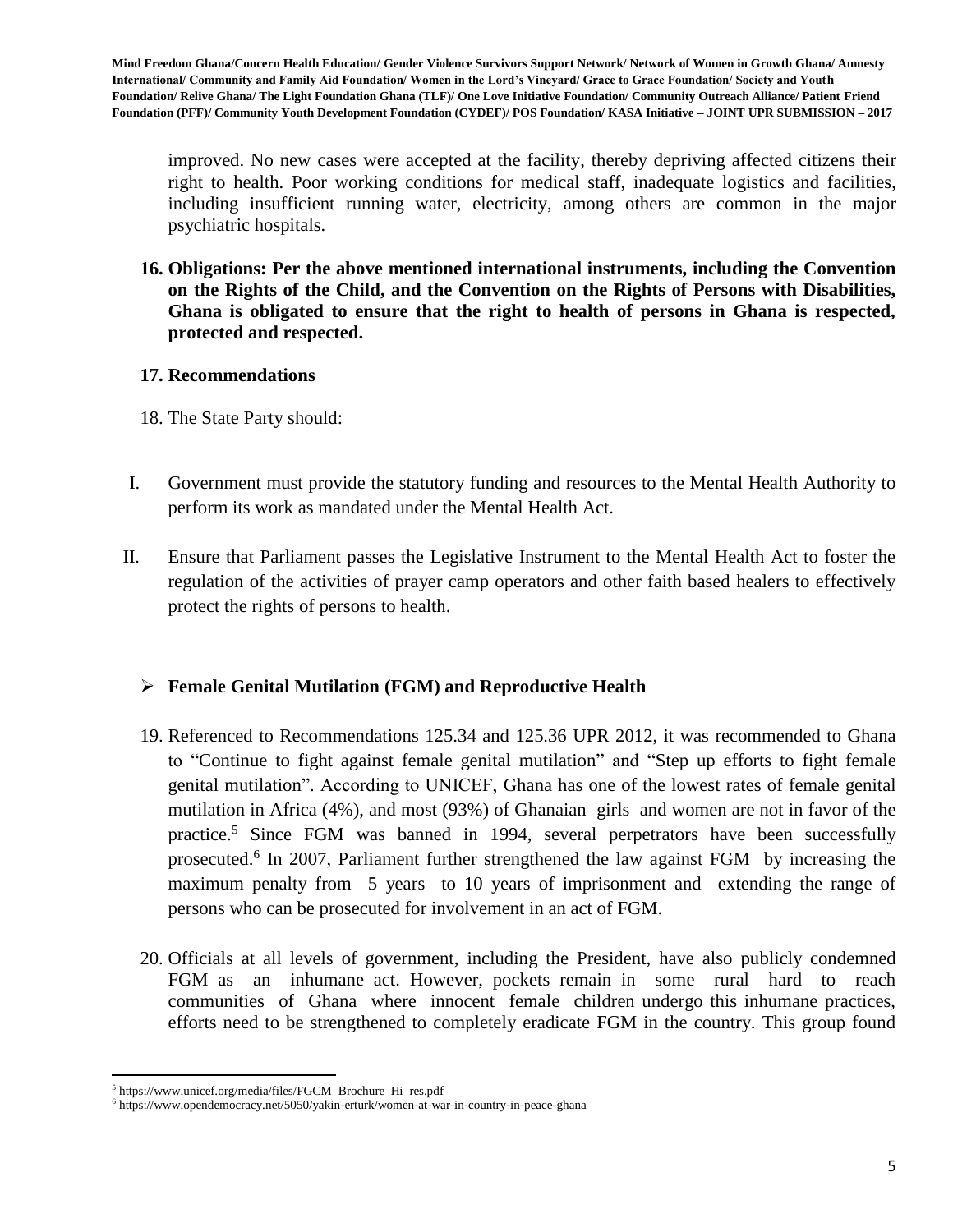that pockets of the FGM practice are mainly found in the Upper West, Upper East and the Northern Volta Regions of Ghana.

- 21. Obligations: Per the above mentioned international instruments, including the Convention on the Elimination of all forms of Discrimination against Women (CEDAW), the International Covenant on Civil and Political Rights (ICCPR), the International Covenant on Economic, Social and Cultural Rights (ICESCR), the Convention against Torture (CAT), the African Charter on Human and Peoples' Rights (ACHPR), and the Protocol on the Rights of Women in Africa (Maputo Protocol), Ghana is obligated to ensure that the right to health of persons in Ghana is respected, protected, and respected.
- 22. Recommendation
- 23. The State Party should:
- I. Enforce the law of the arrest and detention of all perpetrators of FGM in the pocket areas in Ghana and increase the promotion of child welfare health advocacy campaigns and services to protect and safeguard the reproductive health of females in Ghana.
	- $\triangleright$  Maternal Health and Reproductive Health
	- 24. In the 2012 UPR, it was recommended in 125.67 that Ghana " Continue[s] efforts to improve the mental health sector and combat maternal mortality". This recommendation was supported by Ghana. Consequently, with reference to Recommendation 125.61 on birth registration Ghana continues the effort to improve the birth registration figures, having in mind that considerable improvement has already been achieved, as birth registration increased from around 30 per cent in 2000 to over 60 per cent in 2010. Ghana has also launched a new automated birth registration system so as to make registration of new babies quick and easy.<sup>7</sup>
	- 25. Again, in UPR 2012 Recommendation 125.68, Ghana supported the UPR 2012 review to "continue efforts to provide access to health care to all the population under a health insurance system at the national level".
	- 26. As a component to the Universal Health Coverage and access to health care particularly, preganant mothers remain a topical health concern to many CSOs in Ghana. More often delivery complications arising out of delayed birth and premature babies lead to death of pregnant mothers.

l <sup>7</sup> https://www.unicef.org/ghana/media\_10281.html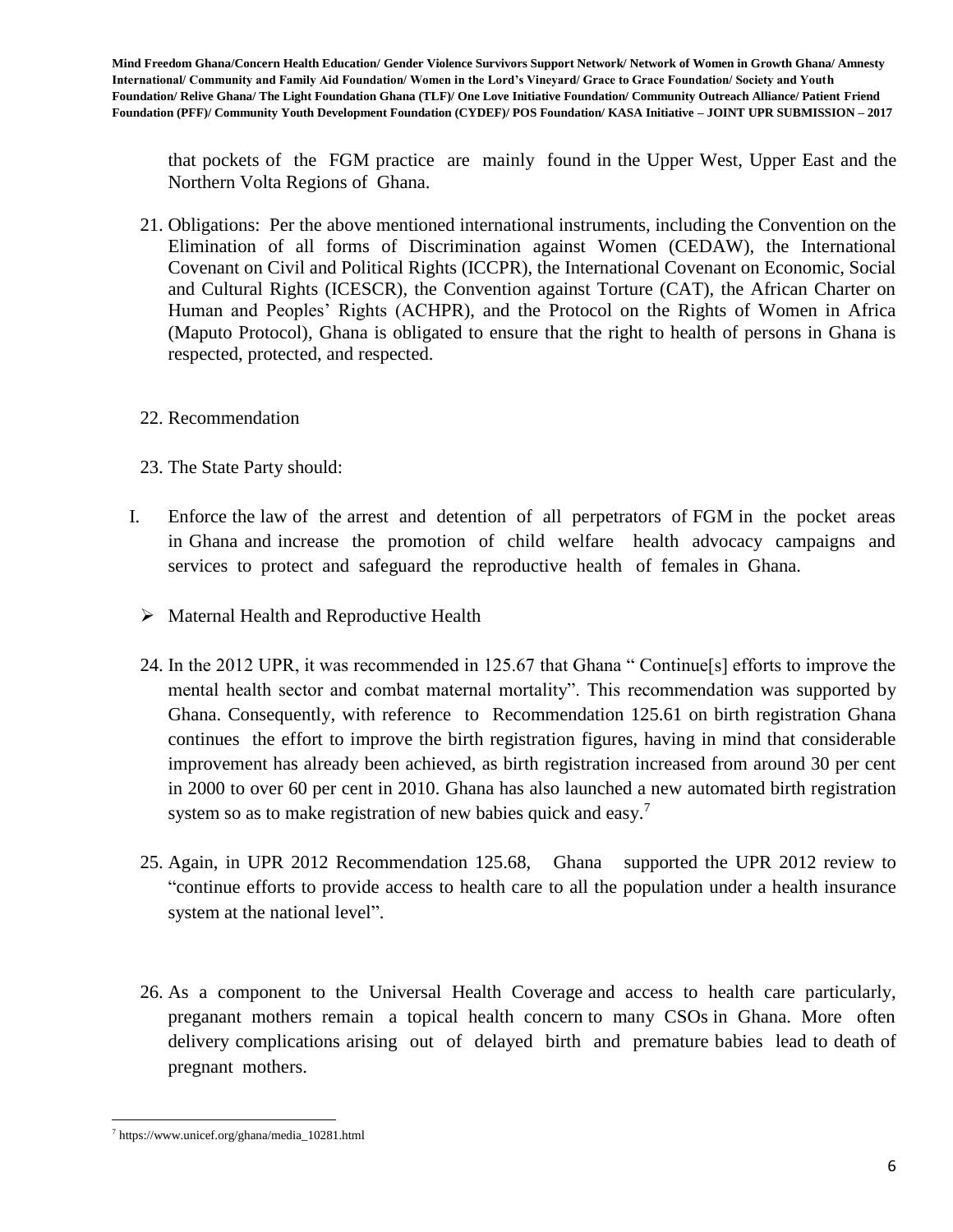- 27. The 2014 Ghana Demographic and Health Survey<sup>8</sup> states that "Proper care during pregnancy and delivery is important for the health of both the mother and the baby. This was linked to the then MDG 5 (Millennium Development Goal (MDG) and today the sustainable development goals". Pre-natal and Post-natal services are the measure of health systems to ensure the development and safety of all pregnant mothers. Many of the decentralized community health centers in Ghana called the "Community Base Health Planning Services" (CHPS)<sup>9</sup> are not completely stocked with the needed logistics and basic primary health care tools. Also the poor cold chain maintenance of the expanded program on immunization, vaccine shortages are some of the impeding problems to Universal Health Coverage. All pregnant mothers however are required to receive pre and post natal care for their most recent live births including receiving tetanus toxoid injections while pregnant. These neglect of rights impede on mothers to safe delivery and sometimes severe complications due to the weak infrastructure challenges at the CHPS and other levels of healthcare delivery in Ghana.
- 28. Access to maternal health care is still a challenge in Ghana especially in rural communities. This has contributed to the increasing prevalence rate in maternal and infant mortality in Ghana. Another challenge that impedes access to healthcare is the poor referral system which usually results from the small number of functional ambulances. This is also linked to the poor road network which hinders accessibility to a good number of inhabitants to seek health care.<sup>10</sup>
- 29. Again, the practices of familiy planning choices are quite often misunderstood by consenting married adults or are neglected. According to the "Ghana's Demographic and Health Survey 2014 Edition page 16 "Among unmarried sexually active women, 42 percent have an unmet need for family planning and 45 percent are currently using a contraceptive method. The total demand for family planning among unmarried sexually active women is 87 percent, and only 51 percent of the potential demand for family planning is currently being satisfied. If all of the unmarried sexually active women who have an unmet need for family planning were to use contraceptive methods, the percentage would increase from 45 percent to 87 percent". Planned Parenthood organisations are also mechanisms for ensuring maternal health.
- 30. There have been efforts to create awareness on adolescent reproductive health rights and sexuality, however there is increasing rate of teenage pregnancies in schools and the communities.

l <sup>8</sup> http://www.statsghana.gov.gh/docfiles/publications/2014%20GDHS%20%20Report.pdf

<sup>9</sup> http://www.ghana.gov.gh/index.php/media-center/features/1022-the-way-forward-for-the-chps-programme

<sup>10</sup> https://www.ghanabusinessnews.com/2016/04/23/ghanas-free-maternal-healthcare-policy-not-working-research/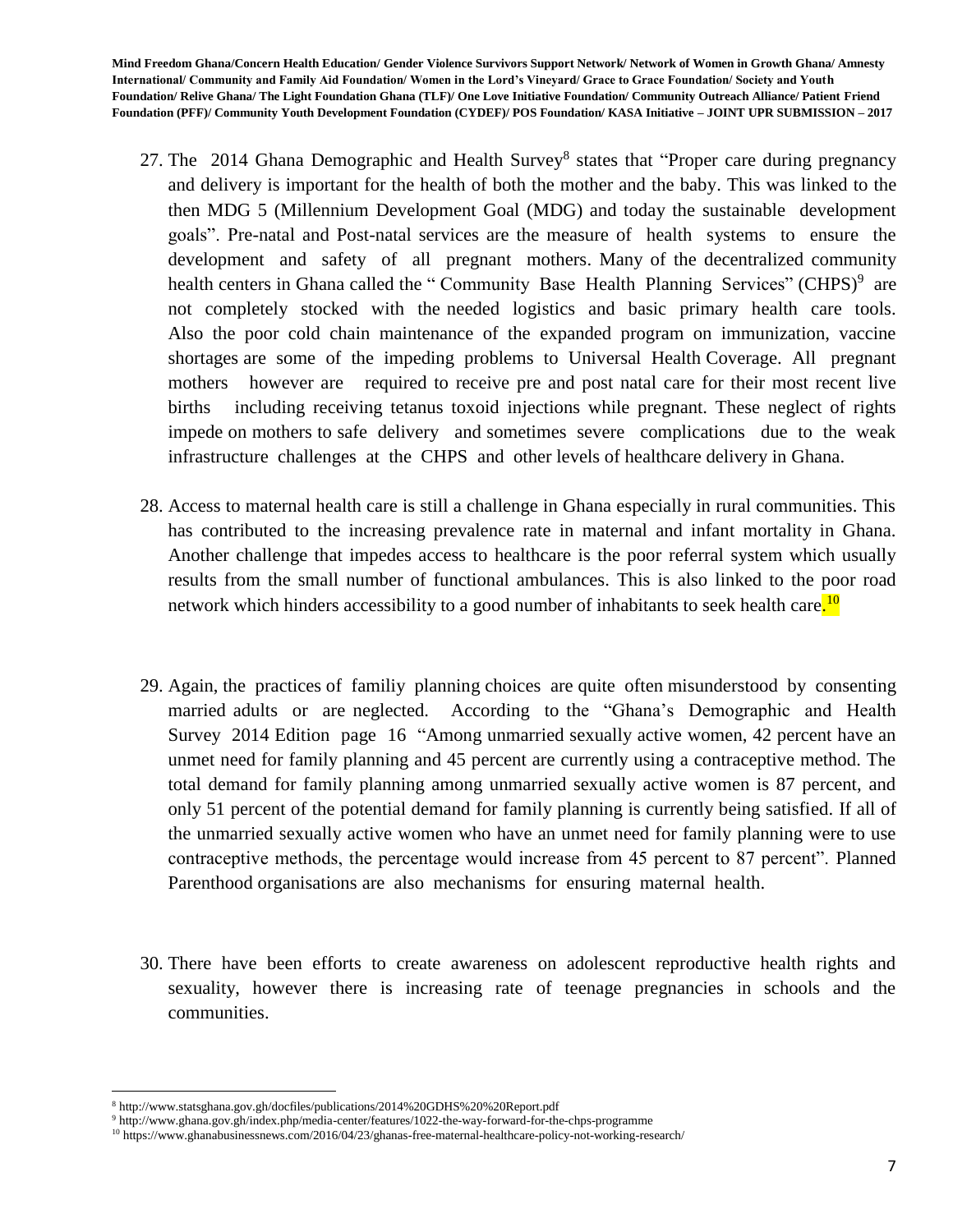- 31. Obligations: Ghana remains a signatory to many of the World Health Organisation's instruments, best practices and protocols. Ghana's constitution also obligates the right to quality health to safeguard and protect all persons per Chapeter 5 of the 1992 Constitution of Ghana.
- 32. Recommendations
- I. Ghana must ensure that all Community-Based Health Planning Services ( CHPs) compounds are resourced and functional to address the health emergencies and maternal health concerns and deliveries;
- II. Ghana must ensure the full implementation of Family Planning Costed Implementation 2015, a document developed by Ghana Health Service and also ensure that the provision of Family Planning services are covered under the National Health Insurance Scheme (NHIS);
- III. Ghana's National Health Insurance Scheme must be financially sustained to be able to provide basic healthcare to mothers, babies and the aged.
- IV. Ghana must include Comprehensive Sexual Education (CSE) in schools as complementary handbooks. Health facilities must have well-resourced Adolescent-Friendly Corners by March, 2018, which are financed by internally generated funds.
	- $\triangleright$  HIV and AIDS including TB Challenges to Reproductive Health Rights in Ghana
	- 33. In the 2012 UPR, it was recommended in 125.69 that Ghana "Continue[s] to implement programs and measures to prevent and combat HIV/AIDS". Also per 2012 UPR 125.70, Ghana "Continue[s] to implement the HIV/AIDS prevention, care and treatment programmes to further reduce the prevalence." Again the 2012 UPR 125.73 indicated that Ghana "Avails itself of additional funds for HIV/AIDS programmes, thereby encouraging the international community to match the funds in the fight against the HIV/AIDS epidemic."
	- 34. The prevalence of HIV has drastically reduced in Ghana<sup>11</sup> however incidence levels among Men having sex with Men (MSM) and female sex workers are on the rise.<sup>12</sup>
	- 35. Though the treatment of Tuberculosis (TB) in Ghana is free<sup>13</sup>, many Ghanaians are unaware of this. The global fund however needs to collectively work with government and CSOs to reduce the prevalence levels of HIV among MSMs and Female commercial sex workers.

l <sup>11</sup> http://www.ghananewsagency.org/health/ghana-s-hiv-aids-prevalence-rate-declines--89493

<sup>12</sup> http://ccmghana.net/index.php/hiv-aids

<sup>13</sup> http://www.myjoyonline.com/news/2017/March-24th/ghana-records-increasing-multi-resistant-tuberculosis-cases.php